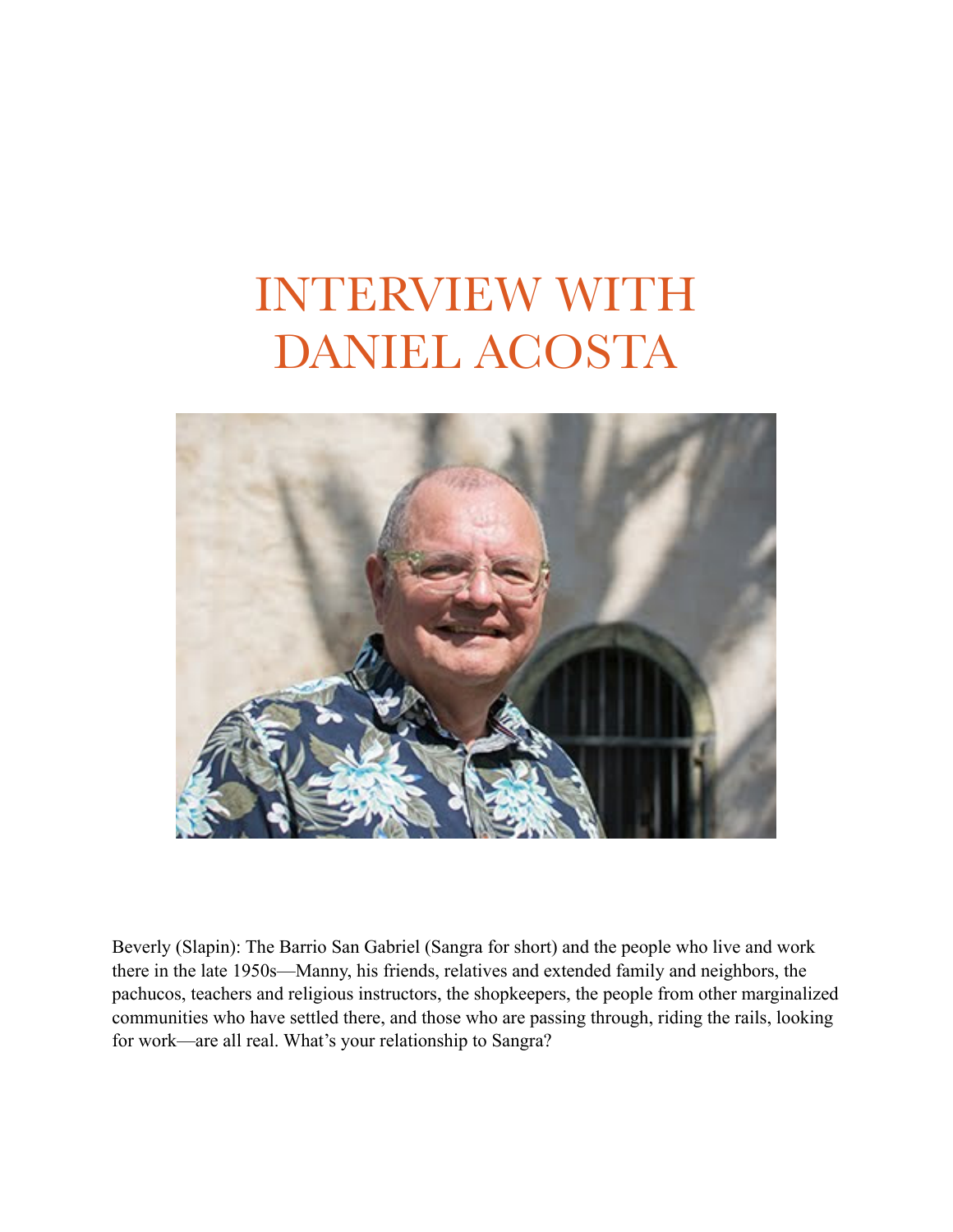**Daniel:** *My maternal grandparents had met in San Bernardino where Grandpa was a railroad worker from Jalisco, and Grandma was the daughter of the owner of the boarding house where he lived. He had relatives in Sangra who had emigrated in the late 1800s from Jalisco. After their wedding they moved to Sangra, where my mother was born in the shadow of San Gabriel Mission. After World War II, my mom and dad moved in with my grandparents. So by the time I was born, our family had already sunk deep roots in Sangra. Many of the neighborhood kids were cousins!*

*I spent my childhood living in that house across the street from the Southern Pacific Railroad tracks. When I was about 13, my parents and my sister and I moved to our own house on the next street. After graduating from eighth grade I entered a Catholic seminary, where I stayed for the next five years. This period provided a physical and emotional distance from Sangra, and allowed me to see other neighborhoods and meet boys from other places. My preparations for the Catholic priesthood presumed my attending college, a given I probably would not have presumed for myself had I stayed in the neighborhood.*

*For me, Sangra was usually a safe place, and although there were dangers to be aware of and avoided, such as drug addiction and alcoholism, my parents were loving and affirming, and I had a bevy of tías who doted over me.*

Our young narrator hangs out on the roof with his friends, peeks at girls' chichis, hurls oranges, avocados and rocks at passing trains, astutely notes and comments on micro-aggressions from white people, and also tells how sometimes the Mexican kids get to return the favor. I especially like Manny's story about how one of his friends would sell homing pigeons to white people—the same pigeons, over and over. Yet, Manny and his friends also sometimes root for the white "good guys" in the movies who shoot the "Mexican bad guys." Everything about Manny and his friends is real, even their occasional typically teenage cognitive disconnect. In characterizing Manny and his friends, how did you come to achieve this balance?

*Most Mexican Americans raised in Sangra were born on this side of the border, and Manny and his friends are confident in their second-generation American identity. They're very different Mexicans than those in East LA, which tended to be more of a neighborhood for recent immigrants. By the late 1800s, Mexican neighborhoods like Sangra had sprung up along the SP rail lines across southern California; and Mexican neighbors of Sangra were well-ensconced in their communities. These Mexicans were proudly US citizens: the men were quick to enlist in the military after the start of WWII, and many were decorated for their heroism in combat.*

*These "settled" Mexican Americans often looked down on recent arrivals from Mexico for their bumpkin-like behavior that reflected poorly on them. They differentiated themselves from the "recien llegados," criticizing them, for example, for letting their babies run around without clothes on.*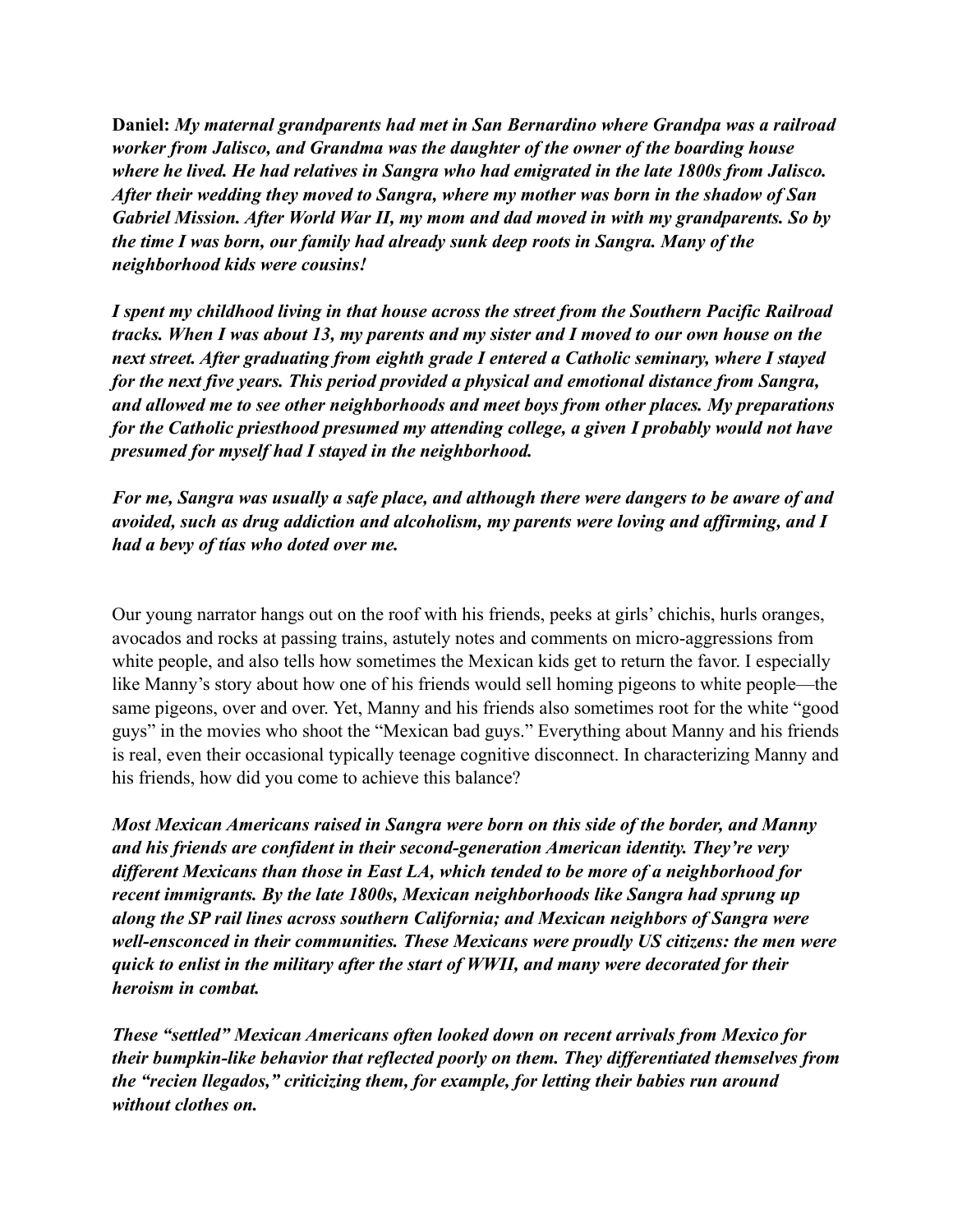*Although Mundo sells homing pigeons to the white kids, it wasn't a particular desire to get even with them for their prejudices. Rather, Mundo simply took advantage of kids who were naïve and loose with their money.*

*Mexican "good guys" like Elfego Baca, Zorro, and the Cisco Kid were few and far between, so when the choice was the "bad Mexicans" or the "good white guys," the Mexican kids here rooted for the "good white guys."*

*On reflection, I think that the only times my friends and I didn't take our American identity for granted was when the white kids would remind us that we weren't as "American" as they were. As a kid I could go to my white friends' homes to play, but their parents never allowed them to come to our neighborhood. That always troubled me.*

Why did you decide to have Manny's matter-of-fact bed-wetting become a thread in the story? Every morning, he gets up, strips his bed, puts the wet sheets in the laundry room, and takes a shower. It seems to be no big thing. No one (except his cousin, Cruz, who shares his bed when Rudy returns home) calls it to his attention. I saw, towards the ending, that he was surprised when he had not wet the bed.

*I wanted readers to know Manny as a kid for whom life is not easy; his bed-wetting is one more thing he has to endure without understanding why. And since it occurs when the night train rumbles by, it's become something the family has embraced—with no blame or demeaning—as just another routine to adjust to. As the narrator, Manny trusts the reader with this personal secret—it's another way of pulling the reader more deeply into his story. Only Manny's cousin, Cruz, threatens to tell everyone at school about Manny's secret, which, as it turns out, he doesn't.*

Other characters have a complexity that will appeal to middle- and upper-grade readers. Uncle Rudy is one of them. Because his horrible war experience left him with traumatic stress, survivor's guilt, and drug addiction, he's come home a wreck of a man. Manny's father doesn't allow him to be around the children; Grandma loves her son and knows that he's in God's hands; and Manny is confused because he doesn't know the whole story. How were you able to see Rudy's falling apart as a result of doing what he had to do during the war?

*In a way, Rudy longs to go back to a time when he was innocent—as Manny is now—before his life began to unravel. Manny connects deeply with the deeply-flawed Rudy; and Rudy sees in young Manny a pure, unconditional love he can't get from anyone else—not even his own brother or his long-suffering mother. When he returns home on parole with survivor's guilt and drug addiction, Rudy is not strong enough to fight the forces that are dragging him back down. He doesn't know how to live free.*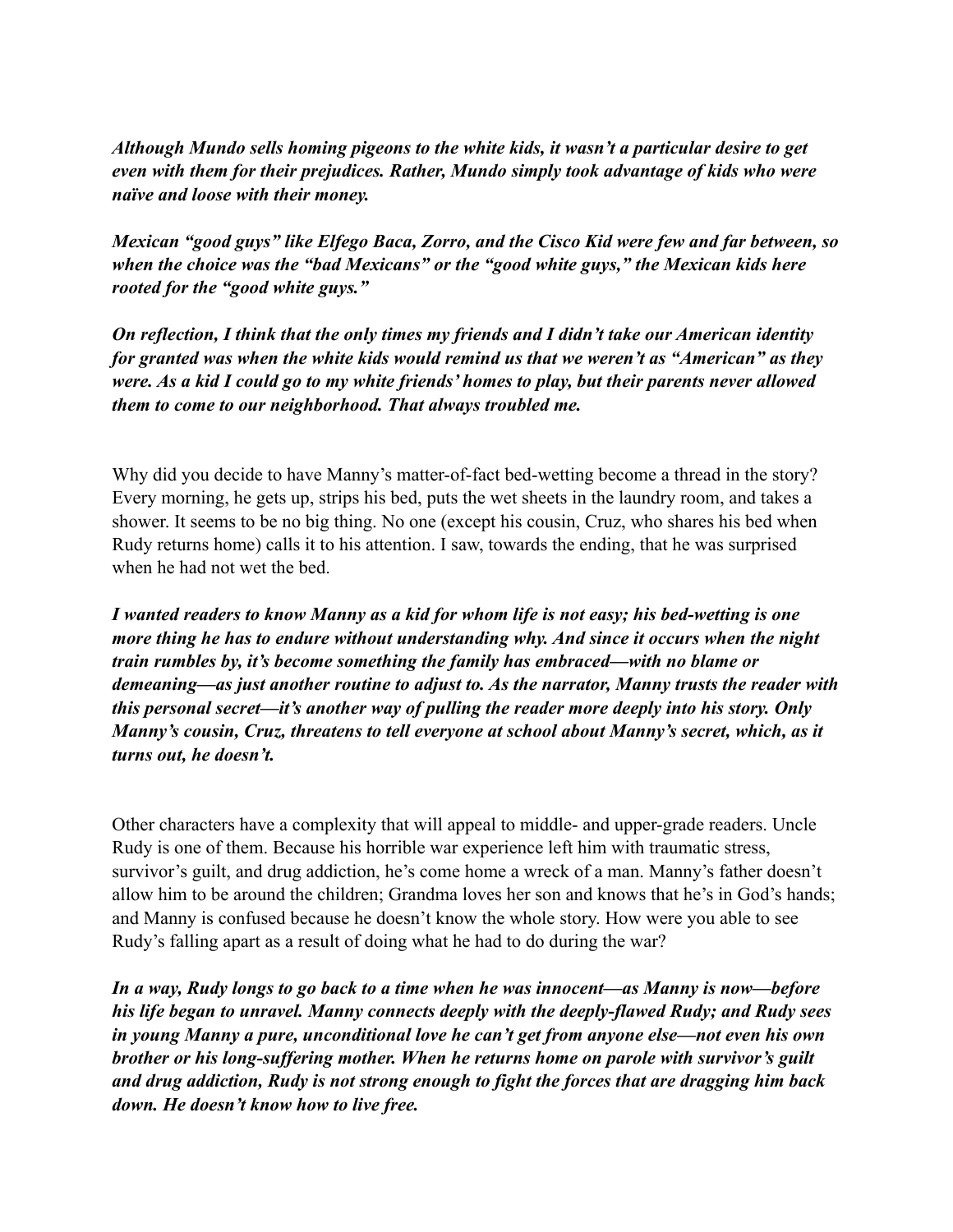Another character is that "son-of-a-bitch" cop, whom the community refers to as "the Turk." He's a small-town bad guy with a gun and badge and no conscience—an out-and-out racist who, as Danny says, "hates negros and Metsicans" and gets satisfaction from threatening, bullying and committing violence on people who can't fight back. The gruesome scene in which he beats Manny's friend's brother to death—cried out for revenge, and I'm glad he got it. Who or what does "the Turk" represent?

*The military and the paramilitary (or the police) enforce the "dirty work" of the community / state / nation. In a healthy society, the military only defend and the police administer the law equitably. In a dysfunctional society, the military and the police both serve the elites. In Sangra, "the Turk" enforces the boundaries of the disenfranchised minority community with varying degrees of ruthlessness. In the case of his stopping and harassing Betty for driving in the white part of town, it's symbolic. In the case of his beating Lawrence Collison to death, it's physical and symbolic.*

Manny's grandmother is one of my favorite characters. Strong, compassionate, humble and loving, she's steeped in her Mexican culture and Catholic religion. Grandma sees washing the beans for the family's daily meals—and laundering Manny's wet sheets every day as well—as routine, not worthy of complaint. With her rosary almost always in her hands, she feeds and blesses relatives, neighbors and strangers alike—including any hobo who stops by. Grandma doesn't abide being referred to as "Abuela," but she's fine with Manny's respectful "a sus órdenes" when he addresses her. And when Manny's father belt-whips him for doing something dangerous—an infraction Manny will never repeat—neither Grandma nor Mom try to stop him. Rather, they stand back, and, when the whipping is done, gently dress Manny's wounds—and bless him, over and over. Did you have a model for Grandma in your own life?

*Manny's grandma bears a close resemblance to my own grandmother, Manuela Ortega Sanchez. Manuela was a daughter of the son of a wealthy Mexican hacienda owner in Chihuahua. In the late 1800s and against her will, she and her single mother immigrated to San Bernardino. It was there that she met my maternal grandfather, a Mexican railroad worker from Jalisco, who was living at her mother's boarding house.*

*My grandmother was devoutly Catholic, educated by the German nuns at a San Bernardino Catholic school. She was able to read and write both Spanish and English, a rarity in that place and time! Grandma always carried the rosary with her and said it nightly, attended church services every day as well as Mass every Sunday, and related to me much like Manny's grandma relates to him. She and my grandfather were highly-respected members of our Sangra neighborhood. In this culture (at least, then) the woman was the "queen of the house" and the man was "king of the outside," and the roles rarely crossed these social lines. Manny's family is like that.*